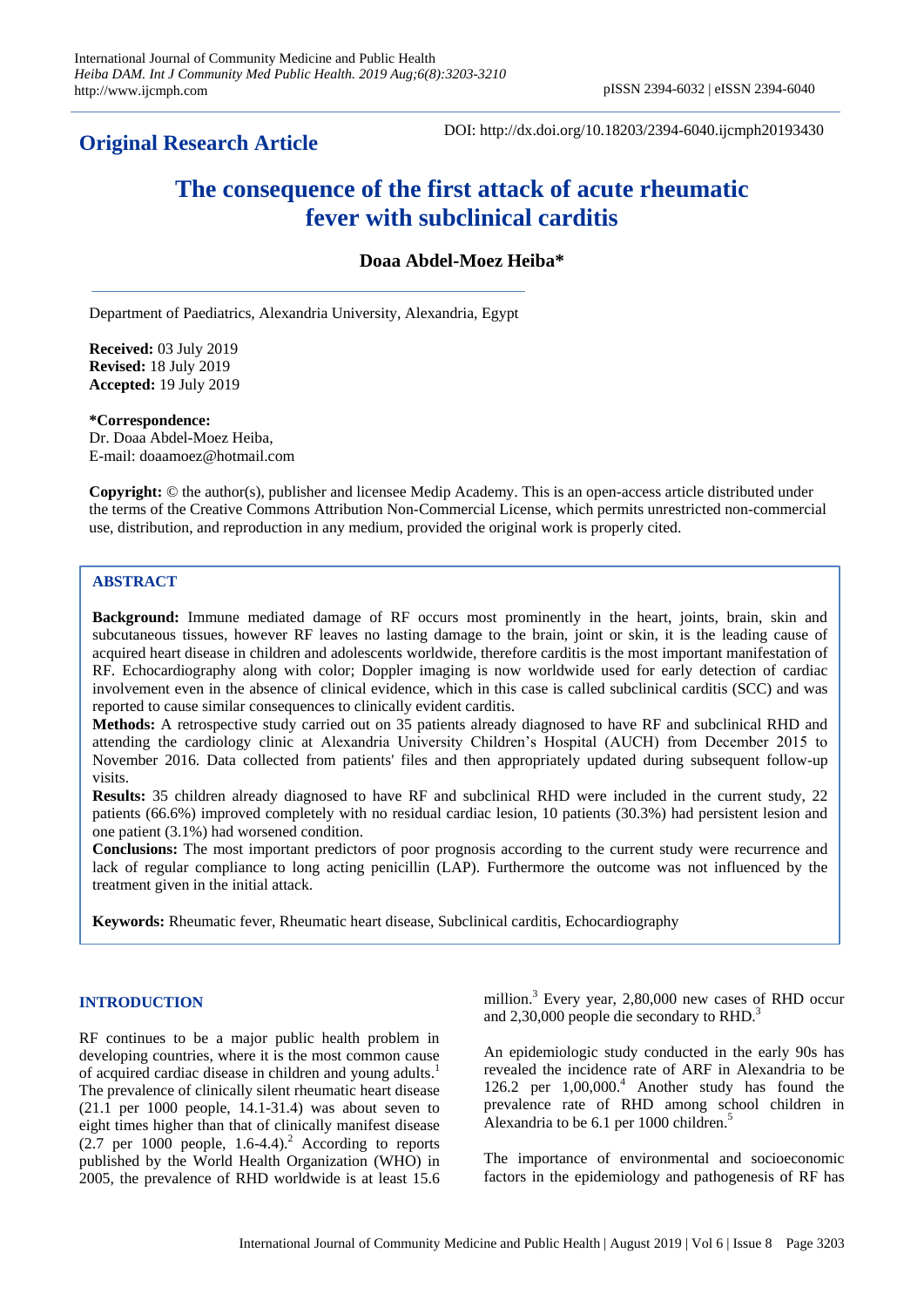been recognized for decades. In developing countries, overcrowding, poverty, poor nutrition, poor hygiene, and poor access to health care are common and contribute to rapid spread (respiratory droplets) and increased virulence of  $GAS$ .<sup>6,7</sup>

Rheumatic fever is recognized as one of the diseases in which there is molecular mimicry between a foreign agent (group A streptococci) and host tissue (e.g., heart, brain). Many antigens or components of group A streptococci have been shown to cross react directly with various human tissues which induce both a humoral and a cell-mediated immune response that cross reacts with the host tissues.<sup>8</sup> The pathologic changes that occur with RF are characterized by inflammation of connective tissue in the heart, joints, and subcutaneous tissues. The pathologic changes in rheumatic carditis are primarily perivascular and interstitial Aschoff nodule, considered pathognomonic for, and the morphologic hallmark of RF and RHD.<sup>5</sup>

The diagnosis of ARF is based on the Jones criteria, established in 1944 and updated in 1992. Based on the Jones criteria, two major or one major and two minor manifestations, plus evidence of antecedent group A streptococcus infection, are required for diagnosis of ARF. Major criteria include carditis, arthritis, chorea, erythema marginatum and subcutaneous nodules. Minor criteria include fever, arthralgia, elevated ESR or CRP and prolonged PR interval in ECG. Chorea and indolent carditis do not require evidence of antecedent group A streptococcus infection.<sup>9</sup>

With the recent advance of cross-sectional echocardiography and color flow Doppler imaging, it has been claimed that mitral regurge and aortic regurge can be detected in up to 90% of RF patients who have no clinical evidence of carditis.<sup>10</sup> Echocardiography can provide early evidence of valvular involvement, can confirm suspected valvular regurgitation, and can exclude non-rheumatic causes of valvular involvement, up-till now echocardiography is not mandatory to establish the diagnosis of rheumatic fever although it is an important role in detection of SCC.<sup>11</sup>

SCC is a term applied to patients with RF who present with chorea or polyarthritis, or whom identified during echocardiography screening programs without significant murmur, and are found to have a pathological valvular lesions consistent with WHO echocardiographic criteria for RHD $^{12}$ 

### *Aim*

Aim of the present work was to evaluate the natural history and determine the outcome of subclinical carditis in children diagnosed to have rheumatic fever. The study covers patients having their follow-up at Alexandria University Children's Hospital (AUCH).

## **METHODS**

The current study was a retrospective study carried out on 35 patients already diagnosed to have RF and subclinical RHD and attending the cardiology clinic at Alexandria University Children's Hospital (AUCH) for assessment, follow-up and management from December 2015 to November 2016, the outcome of SCC was thoroughly assessed.

#### *Inclusion criteria*

Inclusion criteria were a documented evident attack (first episode) of ARF without any clinical heart involvement, the diagnosis is based on the Jones criteria; completed and filed initial data of the patient on admission should be available; documented evidence of valvular affection by Doppler echocardiography without evident murmur by auscultation; first attack of ARF since at least 2 years and within the last 15 years.

#### *Exclusion criteria*

Patients suffering from overt rheumatic carditis and congenital heart disease.

The following data was collected from the patients' files and then appropriately updated during subsequent followup visits-

### *Personal characteristics*

Child name, age, sex and address were recorded. Data of any previous hospitalization was obtained, especially those related to disease activity or complication. Past medical and surgical history was obtained. In addition family history of RF specifically and of any other medical condition was obtained.

### *Clinical examination*

Complete physical examination was done with specific emphasis on cardiac examination to detect the impact of the disease and compare the current status to the previous clinical data.

# *Laboratory investigations*

Laboratory investigations were done to diagnose recent rheumatic activity using ESR or CRP. Also ASOT was typically used in the current study as a marker of antecedent streptococcal infection in case of recent activity or recurrence. D-Plain chest x-ray.

### *ECG*

Its main function in the current study was to detect the possibility of arrhythmia; however it was also beneficial to give an idea about cardiac chamber enlargement.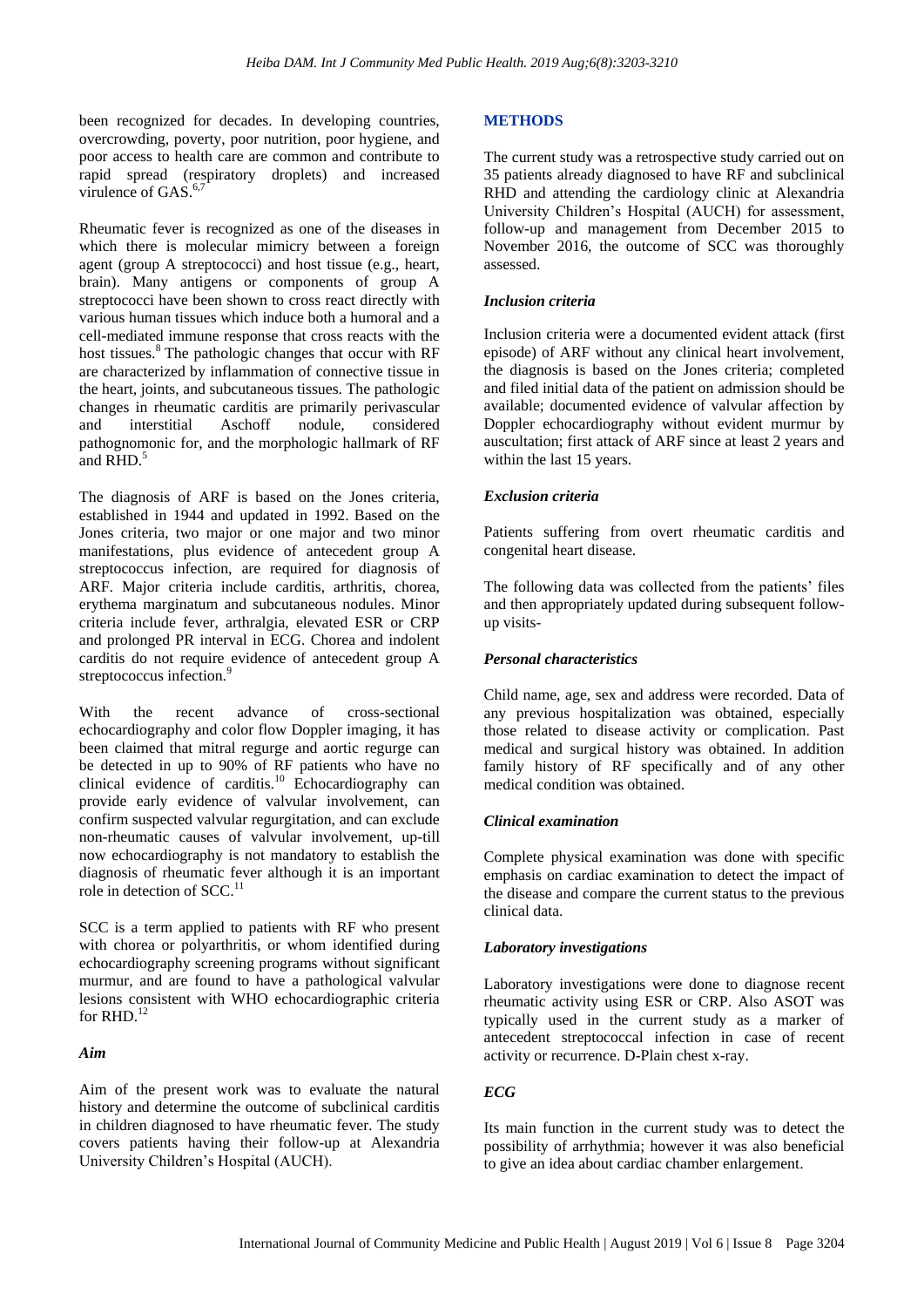# *Echocardiography*

Patients had serial echocardiographic studies as a part of their regular follow-up. (Different modes of echocardiography e.g. M-mode, two-dimensional and Doppler echocardiography were used).

The majority of studied patients had recent clinical evaluation, recent ECG and recent echo study during.

The past 3-6 months. Unfortunately, this most recent assessment could not be implemented for the remaining patients due to lack of regular follow-up.

#### *Statistical analysis*

The collected data were coded, tabulated, and statistically analyzed using IBM SPSS statistics (statistical package for social sciences) software version 21.0 IBM Corp., Chicago, USA, 2013. Descriptive statistics were done for quantitative data as minimum and maximum of the range as well as mean±SD (standard deviation) for quantitative parametric data, while it was done for qualitative data as number and percentage. Inferential analyses for independent variables were done using Chi square test for differences between proportions and student t-test for continuous variables, for more than two group ANOVA test was used, Pearson correlation coefficient was used to find the correlation between each two variables. The level of significance was taken at P value less than 0.05 is highly statistically significant, otherwise is nonsignificant.

### **RESULTS**

This is a retrospective study reviewing 150 rheumatic fever (RF) patients' files who attended cardiology clinic at Alexandria University Children's Hospital (AUCH) for follow up. The patients were divided according to the clinical presentation of the first attack into three categories: patients with carditis (n=113) comprising 75.3%, patients with arthritis (n=80) comprising 53.3%, and patients with chorea  $(n=9)$  comprising 6%, it is evident that some patients had more than one of the major criteria mentioned above.

Patient with carditis were divided into two categories, those who had structural and functional changes on echocardiography consistent with rheumatic heart disease (RHD) in the presence of pathological cardiac murmur at the time of presumed first attack "clinical carditis" (n=78) comprising 55% of all RF patients, and those who had echocardiographic structural or functional evidence of valve lesion consistent with RHD but in absence of pathological audible murmur "subclinical carditis (SCC)" (n=35) comprising 30.9% of patients with carditis and 23.3% of all RF patients, in the current study the focus was on those 35 patients with subclinical rheumatic heart disease.

# **Table 1: Demographic data of SCC cases of RF (n=35).**

| Demographic data            | No. | $\frac{0}{0}$   |  |  |  |
|-----------------------------|-----|-----------------|--|--|--|
| <b>Sex</b>                  |     |                 |  |  |  |
| Male                        | 18  | 51.4            |  |  |  |
| Female                      | 17  | 48.6            |  |  |  |
| Age of onset                |     |                 |  |  |  |
| $0 - 5$                     | 10  | 28.6            |  |  |  |
| $6-10$                      | 15  | 42.9            |  |  |  |
| $11 - 15$                   | 10  | 28.6            |  |  |  |
| Min.-Max.                   |     | $4.0 - 15.0$    |  |  |  |
| $Mean \pm SD$ .             |     | $8.11 \pm 3.02$ |  |  |  |
| Median                      |     | 8.0             |  |  |  |
| <b>Residence</b>            |     |                 |  |  |  |
| Urban                       | 15  | 42.9            |  |  |  |
| Rural                       | 20  | 57.1            |  |  |  |
| <b>Family history of RF</b> |     |                 |  |  |  |
| Positive                    | 10  | 28.6            |  |  |  |
| Negative                    | 25  | 71.4            |  |  |  |

The demographic features of this group of 35 patients are summarized in (Table 1), 18 patients were male (51.4%) and 17 were female (48.6%), age of the patient at first presentation ranged from 4 to 15 years with the mean of  $8.11\pm3.02$  years and median of 8 years, 20 (57.1%) of the patients were from rural areas and 15 (42.9%) from urban countries, vital signs and anthropometric measurements of all patients were within normal range for age, 10 patients (28.6%) had positive family history of RHD**.**

By reviewing the files of 35 patients with SCC detected by echocardiography during initial presentation it was found that SCC compromising 23.3% (35/150) of all patients with RF and constituted 44.4% (4/9) of patient diagnosed with chorea and 36.3% (29/80) of patient presented with rheumatic arthritis, statically there was significant relation between SCC and rheumatic arthritis  $(p<0.001)$ . However there was no significant relation with SCC and Sydenham chorea (Table 2).

As regard the evidence of preceding GAB infection which is a prerequisite of diagnosis of RF according to modified Jones criteria, it was found that only 3 patients had positive throat cultures, while 25 had high or rising ASOT (≥320 IU/ml) which is the most reliable and the most widely used test and 28 had definite history of preceding follicular tonsillitis.

In relation to the major Jones criteria at first attack, the 35 patients: (77.1%) had arthritis as a major criteria, so  $arthritis$  was the most common cause of referral. $9$  2 patients had chorea as a major criteria, another 2 patients had arthritis and chorea together, 4 patients (11.4%) had subclinical RHD, 2 of them accidentally discovered during consultation for other medical condition and referred to cardiac clinic to confirm the diagnosis and the other 2 patients were diagnosed by echo to have RHD (Table 3).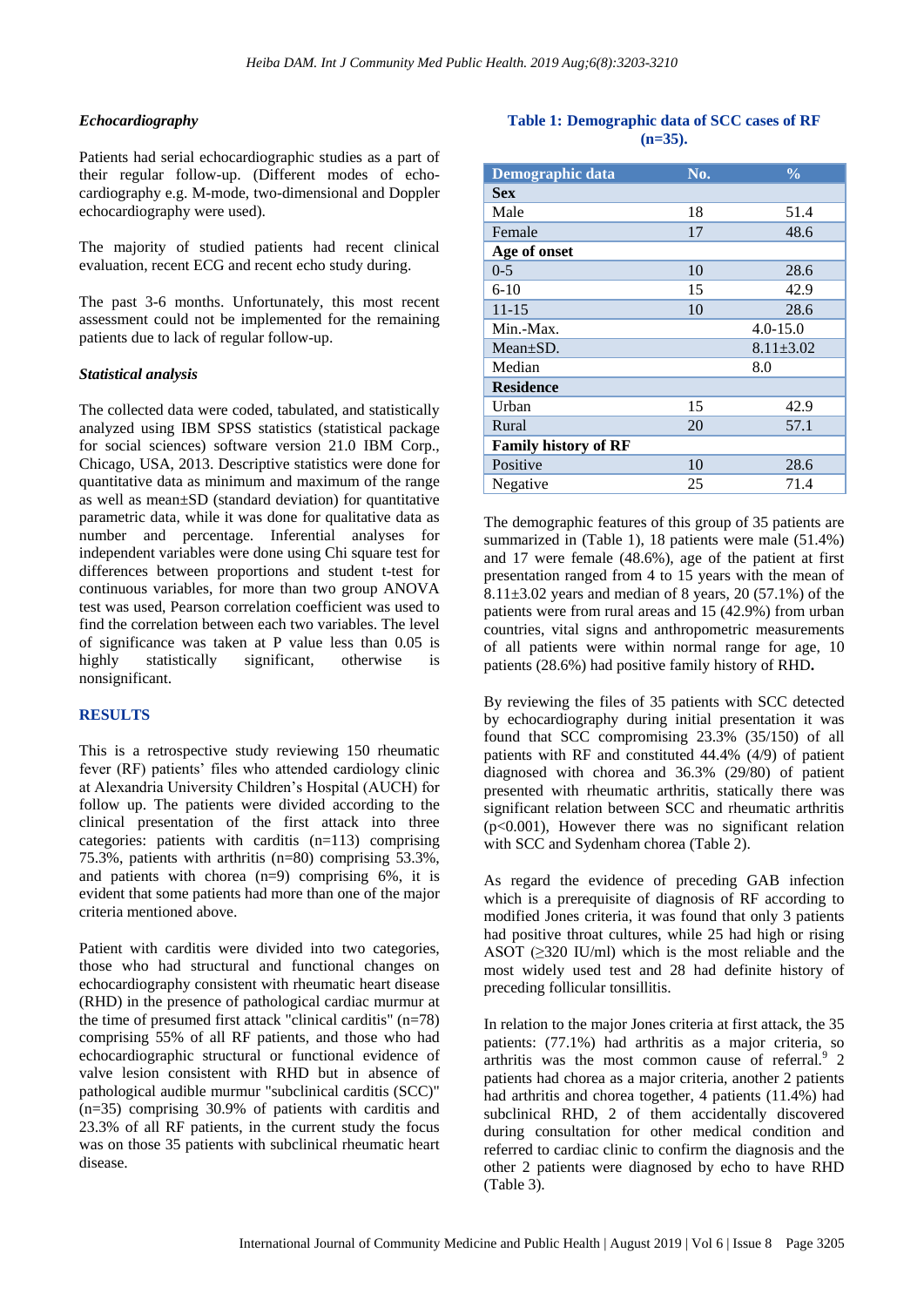#### **Table 2: Prevalence of SCC among cases of Sydenham chorea and rheumatic arthritis.**

|                  |     | ${\bf X}^2$        |      |                   |               |         |                        |  |   |
|------------------|-----|--------------------|------|-------------------|---------------|---------|------------------------|--|---|
|                  | N   | Negative $(n=115)$ |      | Positive $(n=35)$ |               |         |                        |  | D |
|                  |     | No.                | $\%$ | No.               | $\frac{0}{0}$ |         |                        |  |   |
| <b>Arthritis</b> |     |                    |      |                   |               |         |                        |  |   |
| Negative         | 70  | 64                 | 91.4 | 6                 | 8.6           | 15.988* | $< 0.001$ <sup>*</sup> |  |   |
| Positive         | 80  | 51                 | 63.8 | 29                | 36.3          |         |                        |  |   |
| <b>Chorea</b>    |     |                    |      |                   |               |         |                        |  |   |
| Negative         | 141 | 110                | 78.0 | 31                | 22.0          |         | $PE$ p= 0.214          |  |   |
| Positive         | Q   |                    | 55.6 | 4                 | 44.4          | 2.385   |                        |  |   |

 $x^2$ : value for chi square test. FE: Fisher Exact, \*: Statistically significant at p≤0.05

#### **Table 3: Distribution of the study cases according to major "Jones" criteria in the first episode of ARF (n=35).**

| <b>Presentation</b>         | No. | $\frac{0}{\alpha}$ |
|-----------------------------|-----|--------------------|
| <b>Arthritis</b>            | 27  | 77.1               |
| <b>Chorea</b>               |     | 57                 |
| <b>Arthritis and chorea</b> |     | 5.7                |
| <b>Subclinical carditis</b> |     | 114                |

# **Table 4: Echocardiographic finding in the studied group at presumed first episode of RF.**

| <b>First echo</b>            | No.            | $\frac{0}{0}$ |
|------------------------------|----------------|---------------|
| <b>Mitral valve</b>          |                |               |
| Positive                     | 34             | 97            |
| Negative                     | 1              | 2.9           |
| <b>Aortic valve</b>          |                |               |
| Positive                     | 12             | 34.3          |
| Negative                     | 23             | 65.3          |
| Tricuspid or pulmonary valve |                |               |
| Positive                     | 2              | 5.7           |
| Negative                     | 33             | 94.3          |
| <b>Chamber dilatation</b>    |                |               |
| Positive                     | $\overline{4}$ | 11.4          |
| Negative                     | 3              | 88.6          |
| <b>Pericardial Effusion</b>  |                |               |
| Positive                     | 1              | 2.9           |
| Negative                     | 34             | 97.1          |

Echocardiographic valve affection in all studied cases was in the form of valve regurgitation, mitral valve was affected in 34 (97.1%) cases, alone in 23 patients (65.7%) and combined with aortic valve in 11 patients (31.4%) sparing one patient who had aortic regurge only as the sole lesion of rheumatic carditis (2.9%), associated features were detected as tricuspid valve regurgitation among 2 cases, left ventricular dilatation among 4 cases, and minimal pericardial effusion in only one case during acute attack which resolved later in follow up (Table 4).

Other echocardiographic morphological features of mitral valve also detected, excessive leaflet tip motion which lead to mitral valve prolapse was detected in 10 cases, anterior mitral valve leaflet thickness (AMVL)  $\geq$ 3 mm among 7 patient and reduced valve mobility mostly due to chordal thickening among 5 patients (Table 5).

#### **Table 5: Mitral valve lesions detected by echocardiography at presumed first RF episode**.

| Echo 1                      | No. | $\frac{0}{0}$ |
|-----------------------------|-----|---------------|
| <b>Mitral valve</b>         |     |               |
| Normal morphology           |     | 2.9           |
| Mitral regurgitation        | 31  | 88.6          |
| Mitral valve prolapse (MVP) | 10  | 28.6          |
| Valve thickness             |     | 20.0          |
| Reduced mobility            |     | 14.3          |

#### **Table 6: Fate of subclinical valvular lesions in the study group (n=33).**

| Fate                                  | No.      | ΖO   |
|---------------------------------------|----------|------|
| Free                                  | 22       | 66.7 |
| <b>Persist</b>                        | 10       | 30.3 |
| <b>Progress</b>                       |          | 30.0 |
| $NA*$                                 |          |      |
| .<br>$\cdots$<br>$\sim$ $\sim$ $\sim$ | $\cdots$ |      |

\*NA: not available data; NA excluded from percentage calculation.

During follow up of the patients it was found that 18 of them were regularly compliant to long acting penicillin (LAP), while 15 patients compliance was irregular, and 2 cases did not attend for follow up. It was noticed that 4 cases had recurrent attack of RF among the 33 patients who attended; all those 4 patients who had recurrence were incompliant to LAP. One patient from those 4 cases discontinued prophylaxis penicillin after 6 months from the first attack of RF with rheumatic arthritis and SCC. After 1 year from discontinuation of prophylaxis she presented with recurrent attack of severe carditis which necessitated mitral valve replacement thereafter. Statically there was a significant relation between recurrence and LAP compliance p=0.033, it was also noticed that 3 patients had recurrence during  $1<sup>st</sup>$  2 years after first attack and one patient had recurrence in the  $4<sup>th</sup>$ year. It was noticed that the duration of disease in the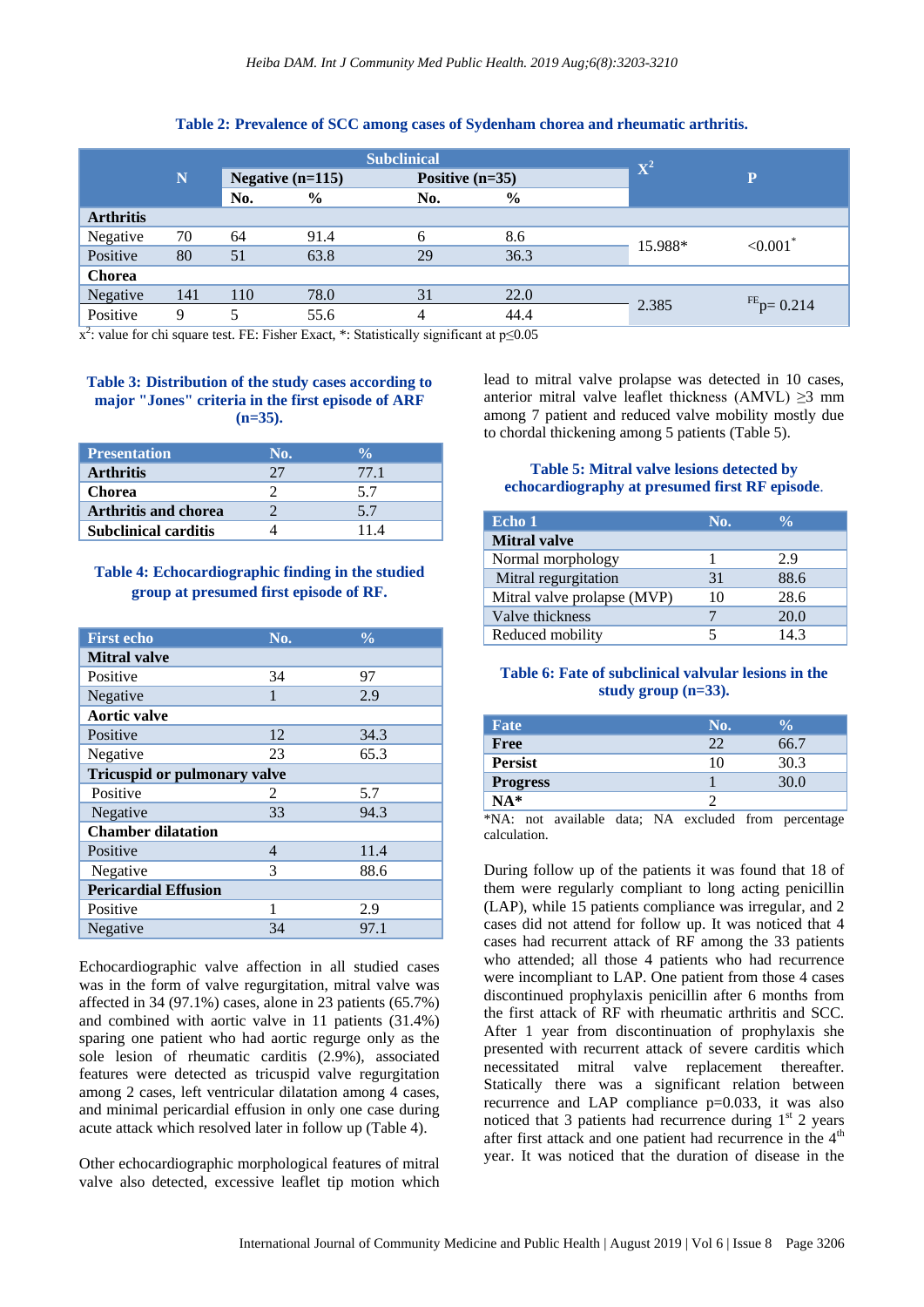current study group ranged from 3-20 years with a mean of 10.89±4.4.

In relation to their previous echocardiographic findings the current study found that 22/33 patients (66%) resolved completely, 10/33 patients (30%) had persistent valvular disease and one patient (3%) had progressive valve lesions mainly due to recurrence  $(p=0.03)$  (Table 6).

A significant relation was found between recurrence and fate of the disease  $(p=0.031)$  which indicates that recurrence is a risk factor for persistence of valvular lesion (Table 7).

When assessing treatment received at the initial attack it was found that 8 patients (33%) received salicylate only, while 27 patients (77%) received salicylate and corticosteroid. There was no proven advance by adding corticosteroid over using salicylate alone in the fate of the disease (Table 8).

On studying different parameters that would affect the natural history of the disease, it was found that recurrence is the most important predictors of the disease outcome. There was significant association between the LAP compliance and the recurrence which influence the outcome. By detecting the outcome of the studied patients we reported that SCC is not a transient condition. It can persist for a prolonged time, which extends the exposure of patients to the potential risks of increasing the degree of valvular lesions with recurrences.

|  | Table 7: Relation between fate of SCC valvular lesions and recurrences. |  |  |  |  |  |
|--|-------------------------------------------------------------------------|--|--|--|--|--|
|--|-------------------------------------------------------------------------|--|--|--|--|--|

|                 |                             | <b>Recurrences</b> |                            |      |             |            |
|-----------------|-----------------------------|--------------------|----------------------------|------|-------------|------------|
| Fate            | <b>Negative</b><br>$(n=29)$ |                    | <b>Positive</b><br>$(n=4)$ |      | ${\bf X}^2$ | <b>MCp</b> |
|                 | No.                         | $\%$               | No.                        | $\%$ |             |            |
| <b>Free</b>     | 21                          | 72.4               |                            | 25.0 |             |            |
| <b>Persist</b>  |                             | 27.6               |                            | 50.0 | 6.349       | 0.031      |
| <b>Progress</b> |                             | 0.0                |                            | 25.0 |             |            |

 $X^2$ : value for chi square test, MC: Monte Carlo test.

#### **Table 8: Relation between fates of SCC valvular lesions with treatment given.**

|                                 | <b>Fate</b>             |               |                            |               |                            |               |               |                |             |            |
|---------------------------------|-------------------------|---------------|----------------------------|---------------|----------------------------|---------------|---------------|----------------|-------------|------------|
| Treatment given                 | <b>Free</b><br>$(n=22)$ |               | <b>Persist</b><br>$(n=10)$ |               | <b>Progress</b><br>$(n=1)$ |               | NA<br>$(n=2)$ |                | ${\bf X}^2$ | <b>MCp</b> |
|                                 | No.                     | $\frac{6}{9}$ | No.                        | $\frac{6}{9}$ | No.                        | $\frac{6}{6}$ | No.           | $\frac{6}{10}$ |             |            |
| Salicylate                      |                         | 22.7          | 2                          | 20.0          | $\theta$                   | 0.0           |               | 50.0           |             |            |
| Corticosteriods +<br>Salicylate |                         | 77.3          | 8                          | 80.0          |                            | 100.0         |               | 50.0           | 1.752       | 0.720      |

X<sup>2</sup>: value for Chi square test, MC: Monte Carlo test

## **DISCUSSION**

The appropriate echocardiographic criteria for the diagnosis of RHD, in the absence of a 'clinically significant' murmur on auscultation have been much discussed, World Health Organization (WHO) also recommends echocardiographic screening of RHD in endemic areas.<sup>3</sup> In the current study all cases that followed up in AUCH cardiology clinic were recruited, it was found that 35 cases of RF that where diagnosed by echo had SCC among 150 RF patient.

In the current study 18 patients (51.4%) were males, 20 patients (57 %) were from rural areas, mean age of the patients during acute attack 8±3 years, family history of RF was positive in 10 patients (28.6%), while at the time of study mean age was 18±4.9 years, and hence mean duration of the disease follow up was 10.9±4.4 years, there was no significant difference in the occurrence of SCC with gender.

When the present results were compared with other studies it was found that same results were obtained from Pakistan in a study carried out over a period of six months, SCC was more common in male 53%.<sup>13</sup> In Kerala males were 64.8%, again in Paar et al male represented  $51\%$  of the cases.<sup>14,15</sup> In the opposite to these results female was more affected in many other studies that may be due to male preference especially in rural areas of Egypt which encourage parents to seek medical advice earlier.<sup>2,10,17,18</sup>

Consistent with the current result data obtained from the systemic review of 23 related articles (meta-analysis of 1700 patients) ages of the patient were usually ranged from 9 to 14 years. In another Turkish study of 158 patients with SCC, the mean age was  $10.5$ .<sup>10,16</sup> Again in Ozdemir et al the mean age was  $11.4 \pm 2.5$ .<sup>18</sup> The duration of follow up in the current study is considered a long duration (10.9 $\pm$ 4.4), with the similar duration of follow up observed in another study from Brazil the length of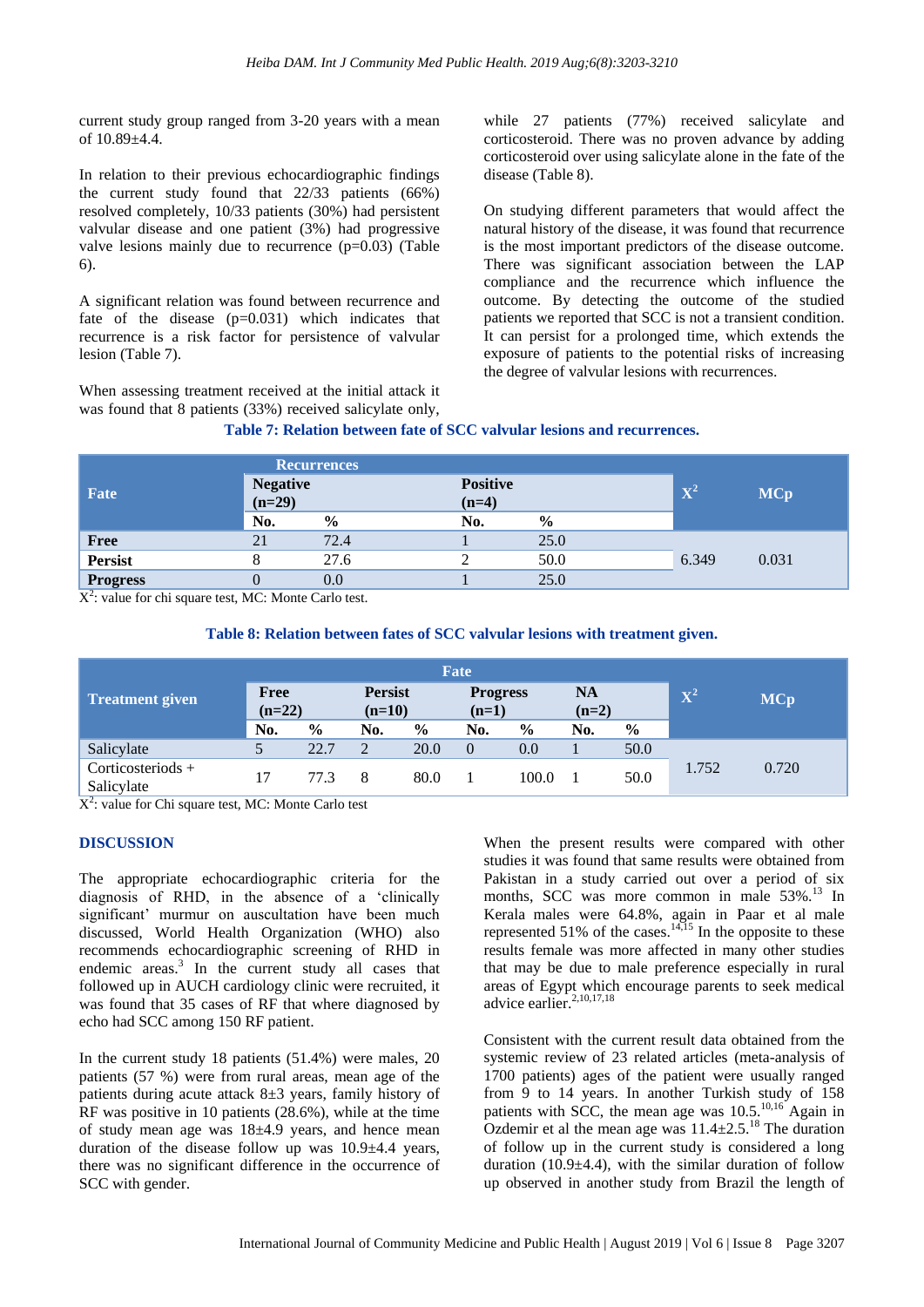disease ranging from 8 to 20 years (mean,  $13.9 \pm 3.9$ ) years).<sup>8</sup> In contrast to that many other studies as Paar, Bhaya, Saxena, Beaton, Zuhlke et al, with a short follow up period of 12 months, 15 months, 2 years, 2.3 years and the years respectively.<sup>15,19,20-22</sup> The longer duration of the disease follow up which extended to more than 10 years in most of patients would be attributed to adherence follow up in our hospital even after exceeding the pediatric age.

In the current study it was found that SCC was detected in 23.3% (35/150 patients) of all patients with rheumatic fever. SCC constituted 44.4% (4/9) of patient diagnosed with chorea and 36.3% (29/80) of patient with rheumatic arthritis.

In some previous studies evaluating all patients with RF the prevalence of SCC in patients with RF ranged from 14% to 35%, the differences in the frequency of subclinical carditis may be due to the frequency of use of echocardiography, and/or to insufficient use of echocardiographic criteria for differentiating pathological from physiological valve regur-gitation.<sup>17,18,23-31</sup>

The current study demonstrated that MV was the most common valve affected (97%), then aortic valve in (65%), in the form of regurgitation. Right cardiac valves were affected in acute stages which resolved after that, also pericardial effusion was detected in one case, pathological mitral regurge (97.1%), pathological aortic regurge was sole lesion in one case (2.9%). Morphological lesion was detected, excessive leaflet tip motion which leads to mitral valve prolapse was the most common (28.6%), followed by valve thickness (20%), and reduced valve mobility was the least common (14.3%), it was noticed that some patients had more than one morphological features, mitral valve was the most commonly affected valve.

Same results was detected by Ozkutlu et al, examined 40 patients, from 7 to 16 years of age, with Doppler evidence of mitral and aortic regurgitation, but in the absence of any pathologic murmur.<sup>32</sup> Of these, 33 patients (82%) had mitral regurgitation, 6 patients (15%) had combined mitral and aortic regurgitation, and 1 patient (2.5%) had isolated aortic regurgitation.

Data collected by Sahin et al, was consistent with our results, it showed that most of the cases had mitral insufficiency (84.4%), mild aortic insufficiency was detected in 22 (13.9) of the patients, combined AR and MR 16/158 (10.%). 16

Again parallel to the present results, Araújo et al reported mitral regurgitation was the predominant valvular lesion in both clinical and subclinical carditis as well as in the chronic phase.<sup>17</sup> In Beaton et al MR was detected in 100% of cases, combined MR and AR in 25%, no cases were detected with aortic valve affection alone.<sup>2</sup>

In the current study 22 patients (66%) resolved completely, 10 patients (30%) had persistent valvular disease, and one patient (3%) had progressive valve lesions mainly due to recurrence, and 2 cases didn't attend for follow up. It was noticed that all 4 patient who presented after a period with recurrence, had irregular compliance to LAP and there was a significant relation between compliance to penicillin and recurrence, furthermore 3 patients had their recurrence during 2 years from  $1<sup>st</sup>$  attack, one patient had his recurrence in the  $5<sup>th</sup>$ year. Consistent with the present study results data collected by Ozkutlu et al as around 60% of the lesions improved, and around  $30\%$  persist.<sup>33</sup>

The high rate of complete improvement and less rate of persistent lesions in the current study than most of others are mainly contributed to multiple factors, first of all the long duration of the disease and follow up in the current study, and also it may be attributed to the compliance of the patients to LAP which not prescribed to all patients in those studies, nature of the study also may be implicated as the current study is retrospective reviewing filed data of patients who already were attending for follow up, while percentage of patients who lost to be followed in other prospective studies is much higher.

In the carapets meta-analysis follow up data after 3-23 months was available in only 99 patients with average complete resolution of 48% of the cases, persistence in 48% and progression of SCC of 4%, that indicate that SCC is not a transient pathology so echocardiographic criteria should be included in the criteria of RF for early detection and early prevention of the disease.<sup>10</sup>

Recently, a scientific statement from the AHA has published an update to the Jones criteria including use of Doppler echocardiography in the diagnosis of ARF that including SCC as a major criteria in low, moderate and high risk people.<sup>34</sup> Up till now WHO don't include SCC as major criteria for diagnose but recommend echocardiography for patient with rheumatic fever even in absences of cardiac murmur.<sup>12</sup> The current study found no significant difference in the outcome of patients treated with corticosteroid or salicylate and this was comparable to results of other studies, the use of glucocorticoids and other anti-inflammatory medications in rheumatic carditis has been studied in a meta-analyses, these meta-analyses failed to suggest any benefit of glucocorticoids or IVIG over placebo, or of glucocorticoids over salicylates.<sup>21,33-35</sup>

This study had some limitations, especially in relation to the Doppler echocardiographic criteria and the age of the population, despite the existence of several criteria to evaluate mitral valve morphology, they are seldom well defined and lack standardization. Most of the patients had not been followed up by the same examiner and this period may be considered insufficiently long to determine the outcome of valvular lesions, another important limitation concerns the age of the population studied the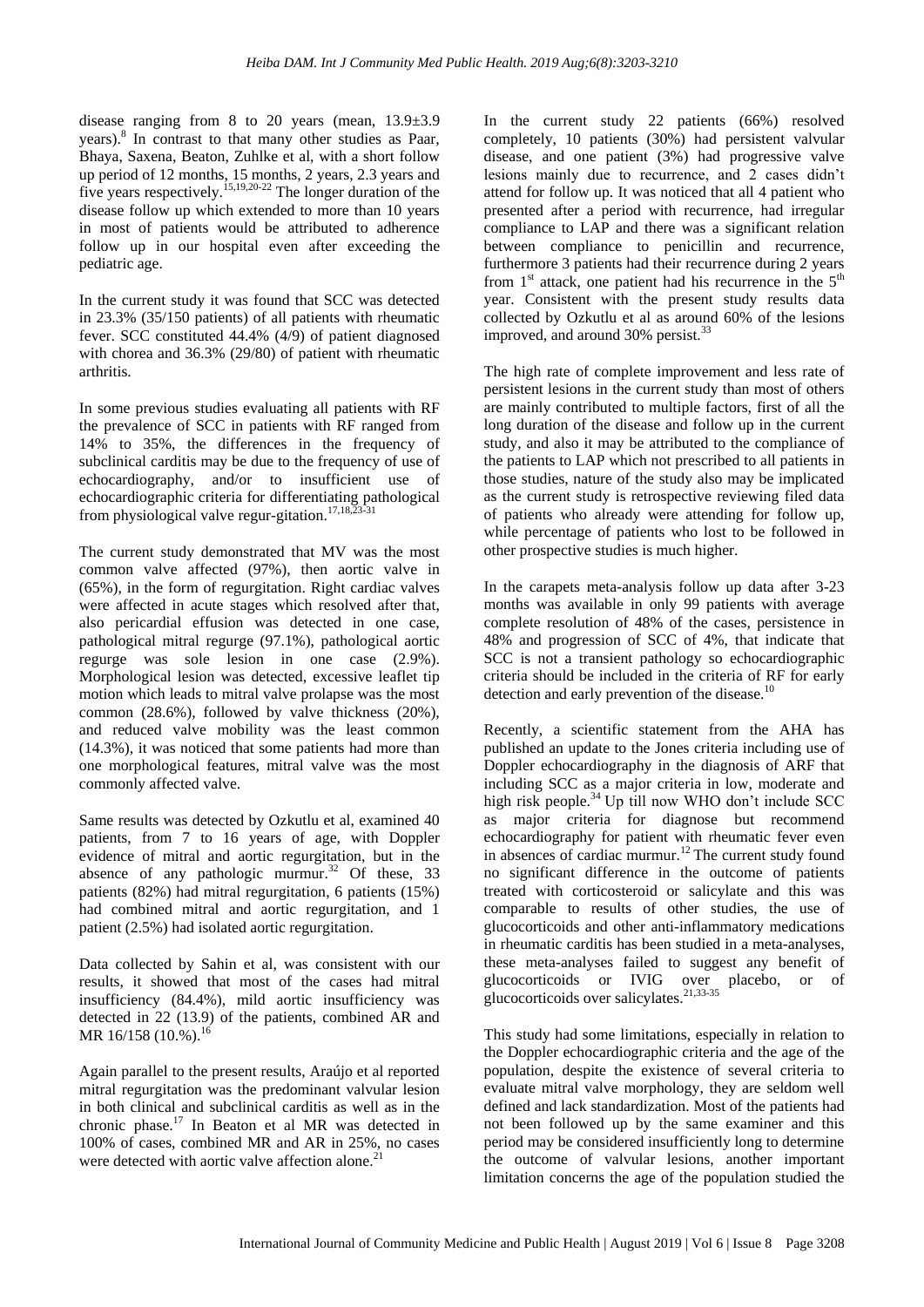ages of the patients assessed were in the second and third decade. Small sample size was also considered a problem.

# **CONCLUSION**

ARF and RHD still constitute a major health problem in developing countries and severe complications could happen if secondary chemoprophylaxis isn't strictly applied. SCC is not a transient condition. It can persist for a prolonged time, which extends the exposure of patients to the potential risks of increasing the degree of valvular lesions with recurrences.

### *Recommendations*

The current study recommends the increase of the public awareness of RF and RHD and the appropriate use of antibiotics to treat streptococcal tonsillitis is essential because of the widely prevalent wrong practice regarding the use of antibiotics. This is of ultimate importance to prevent the occurrence of RF. Also onsite echocardiography should be very useful for improving the detection rates of subclinical RHD especially in developing word.

# **ACKNOWLEDGEMENTS**

The author is grateful to all the patients included in the current study for their helpful cooperation.

*Funding: No funding sources Conflict of interest: None declared Ethical approval: The study was approved by the Institutional Ethics Committee*

### **REFERENCES**

- 1. Tani LY. Rheumatic fever and rheumatic heart disease in: Allen HD, Driscoll DJ, Shaddy RE, eds.Moss and Adams' heart diseases in infant, children and adolescent.  $7<sup>th</sup>$  ed. Baltimor: WolterKluwev; 2008: 1290-1320.
- 2. Rothenbühler M, O'Sullivan CJ, Stortecky S, Stefanini GG, Spitzer E, Estill J, et al. Active surveillance for rheumatic heart disease in endemic regions: a systematic review and meta-analysis of prevalence among children and adolescents. Lancet Glob Health. 2014;2(12):717-26.
- 3. Carapetis JR, McDonald M, Wilson NJ. Acute rheumatic fever. Lancet. 2005;366(9480):155-68.
- 4. Kassem AS, Rasmia Z, Zaher SR. Rheumatic fever and rheumatic heart disease in Alexandria, Egypt: Present status. Egypt Heart J. 1995;47:129-36.
- 5. Kassem AS, Zaher SR. An international comparison of the prevalence streptococcal infections and rheumatic fever in children. Pediatr Ann. 1992;21(12):835, 839-42.
- 6. Kumar RK, Rammohan R, Narula J, Kaplan E. Epidemiology of streptococcal pharyngitis,

rheumatic fever, and rheumatic heart disease. In: Narula J, Virmani R, Reddy KS, Tandon R, eds.Rheumatic Fever. Washington, DC: American Registry of Pathology; 1999: 41-68.

- 7. Bisno AL. Group A streptococcal infections and acute rheumatic fever. New Engl J Med. 1991;325(11):783-93.
- 8. Pruksakorn S, Currie B, Brandt E, Phornphutkul C, Hunsakunachai S, Manmontri A, et al. Identification of T cell autoepitopes that cross-react with the Cterminal segment of the M protein of group A streptococci. Int Immunol. 1994;6(8):1235-44.
- 9. WHO. Rheumatic Fever and Rheumatic Heart Disease: Report of a WHO Expert Consultation, Geneva, 2001. Geneva: World Health Organization; 2004.
- 10. Tubridy-Clark M, Carapetis JR. Subclinical carditis in rheumatic fever: A systematic review. Int J Cardiol. 2007;119(1):54-8.
- 11. Narula J, Kaplan, EL. Echocardiographic diagnosis of rheumatic fever. Lancet. 2001;358:20002010.
- 12. Reményi B, Wilson N, Steer A, Ferreira B, Kado J, Kumar K, et al. World Heart Federation criteria for echocardiographic diagnosis of rheumatic heart disease: an evidence-based guideline. Nat Rev Cardiol. 9(5):297-309.
- 13. Beg A, Sadiq M. Subclinical valvulitis in children with acute rheumatic fever. Pediatr Cardiol. 2008;29(3):619-23.
- 14. Nair B, Viswanathan S, Koshy AG, Gupta PN, Nair N and Thakkar A. Rheumatic heart disease in Kerala: a vanishing entity? An echo Doppler study in 5-15 years-old school children. Int J Rheumat. 2015;14:930790.
- 15. Paar JA, Berrios NM, Rose JD, Cáceres M, Peña R, Pérez W, et al. Prevalence of rheumatic heart disease in children and young adults in Nicaragua. Am J Cardiol. 2010;105(12):1809-14.
- 16. Sahin M, Yildirim I, Özkutlu S, Alehan D, Özer S, Karagözet T. Clinical features and mid-and longterm outcomes of pediatric patients with subclinical carditis. Turk J Pediatr. 2012;54(5):486-92.
- 17. da Rocha Araújo FD, de Andrade Goulart EM, Meira ZM. Use of Doppler echocardiography to support the decision to discontinue secondary prophylaxis for patients with rheumatic fever and normal cardiac auscultation. Pediatr Cardiol. 2013;34(5):1073-80.
- 18. Ozdemir O, Işık S, Abacı A, Hizli S, Akelma Az, Kislal F, et al. Silent enemy in acute rheumatic fever: subclinical carditis. Turk Kardiyoloji Dern Ars. 2011;39(1):41-6.
- 19. Bhaya M, Beniwal R, Panwar S, Panwar RB. Two years of follow-up validates the echocardiographic criteria for the diagnosis and screening of rheumatic heart disease in asymptomatic populations. Echocardiography. 2011;28(9):929-33.
- 20. Saxena A, Ramakrishnan S, Roy A. Prevalence and outcome of subclinical rheumatic heart disease in India: The RHEUMATIC (Rheumatic Heart Echo